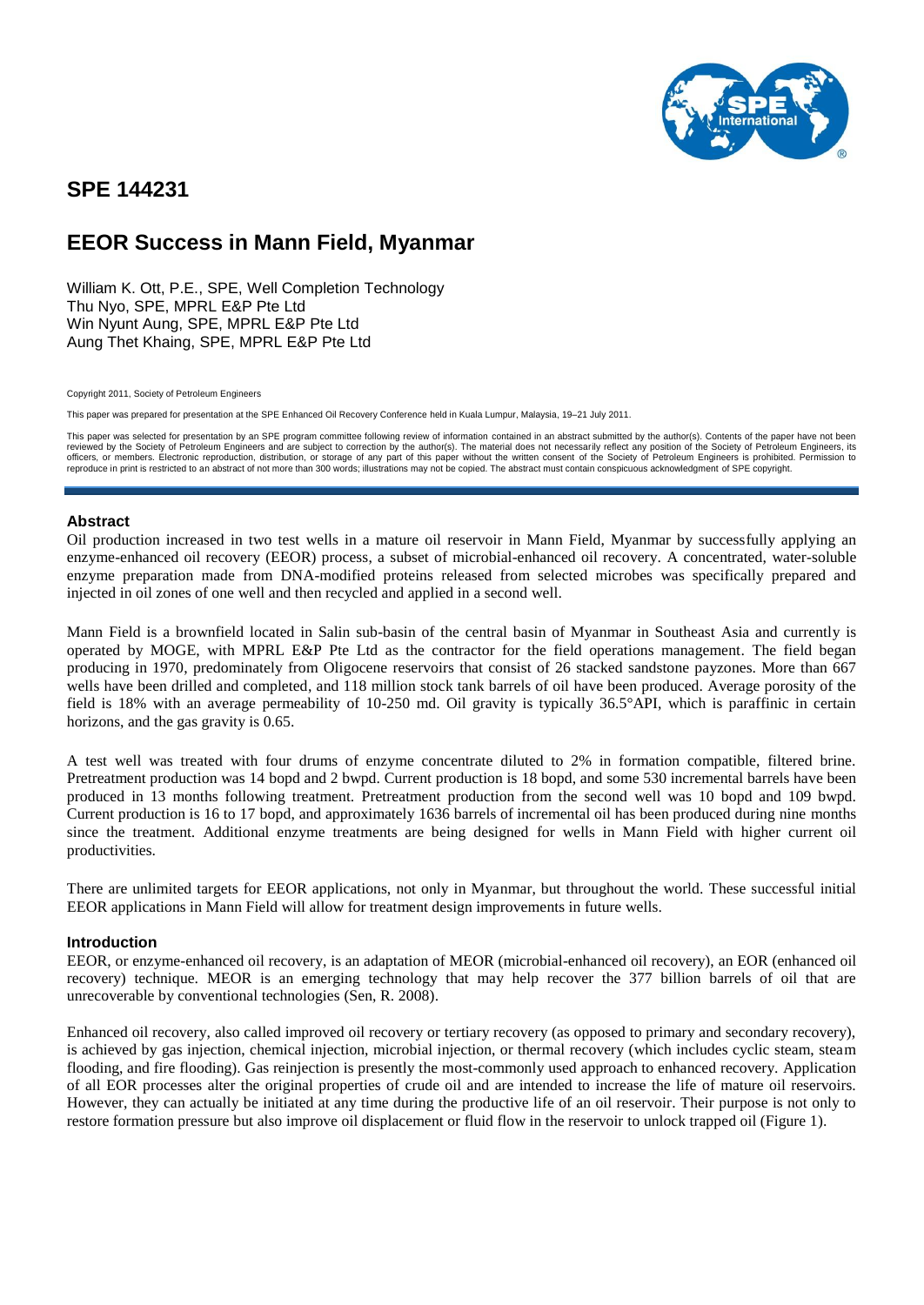MEOR from the injection of microorganisms is a biological-based [technology](http://en.wikipedia.org/wiki/Technology) that has advanced from laboratory-based studies in the early 1980s to field applications in the 1990s. It consists of manipulating the function or structure, or both, of microbial environments existing in oil reservoirs to improve the recovery of [oil](http://en.wikipedia.org/wiki/Oil) entrapped in porous media while increasing economic profits (Lazar, I., Petrisor, I., and Yen, T., 2007). So far, the outcomes of MEOR are explained based on two predominant rationales:

- 1. **Incremental oil production**. The physical properties and metabolic capabilities of naturally occurring microorganisms
	- alter the interfacial properties of the oil-water-minerals system in the reservoir to improve recovery by affecting:
	- [fluidity](http://en.wikipedia.org/wiki/Fluidity) [\(viscosity](http://en.wikipedia.org/wiki/Viscosity) reduction, miscible flooding);
	- displacement efficiency (decrease of [interfacial tension,](http://en.wikipedia.org/wiki/Interfacial_tension) increase of permeability);
	- sweep efficiency (mobility control, selective plugging); and/or
	- driving force (reservoir pressure).
- 2. **Upgrading**. In this case, microbial activity acts may promote the degradation of heavy oils into lighter ones.

Enzymes, the broad class of protein-based catalysts found in all living matter, are what constitute EEOR. Enzyme are nonliving, which provides EEOR an advantage over MEOR techniques that may require a detailed pretreatment involving the injection of a fermentable carbohydrate nutrient base into the reservoir before the microorganisms. Use of naturally occurring microorganisms may also lead to undesired side effects, such as production of  $CO<sub>2</sub>$ , biomass, and surfactants; degradation of oil components; and reservoir souring. Additionally, reservoir conditions that restrict MEOR applications are high total salinity ( $12\%$ ), formation temperatures (above 122°F), and very low permeability. These conditions do not restrict EEOR, which allow for a broader range of well treatment applications.

Successful applications of EEOR have been documented in China, Indonesia, Venezuela, and elsewhere. This paper discusses EEOR trial applications in Mann Field, Myanmar of a specific modified enzyme.

# **Modified Enzyme Technology**

The environment-friendly modified enzyme, a biological catalyst, is a water-soluble formulation made from DNA-modified proteins extracted from hydrophobic microbes in a batch fermentation process (Gray, J., 2008). When diluted in formationcompatible water, it can significantly accelerate (several million reactions per second) release of oil from grain surfaces in an oil reservoir. In addition, it can change rock wettability from oil-wet to water-wet, thus reducing interfacial tension of solids and oil-flow resistance through formation pore spaces. The enzyme works biologically (not chemically or bacterially) in three stages (Figure 2) (Feng, Q., Ma, X., Qin, B., Shao, D., Want, X., and Zhou, L., 2009):

- 1. Makes attachment;
- 2. Takes biochemical reactions and creates the enzyme/oil complex; and
- 3. Decomposes itself into induced fits and particles. The induce fits continuously decompose and release enzyme until oil and enzyme are separated and, consequently, enzyme is restored.

The effectiveness of the modified enzyme releasing oil from sand is shown in a laboratory test. Figure 3 depicts an oil-watersand mixture treated with 10% modified enzyme compared to the same mixture without. A clean separation of the oil from the sand results from the modified enzyme treatment and there is little oil-sand separation without the modified enzyme treatment.

Theoretically, the enzyme will never be consumed, meaning it can be reapplied unless excessively diluted by produced water. However, its effectiveness will degrade after processing but can be restored by adding surfactants that act as sacrificial agents.

The modified enzyme is ideally suited for sandstone, waterdrive formations with <30º API oil, >20% porosity, and >100-md permeability for single EEOR well treatments, but is not limited to these parameters. Formation pressure, bottomhole temperature, production history, viscosity of crude, and pour point are all factors to consider. Different types of tertiary recovery are factors too. Applications for the modified enzyme fluid could include:

- Heavy oil (cold production)
- Cyclic steam injection
- Waterfloods
- $CO<sub>2</sub>$  or nitrogen injection (WAG or water alternating gas)
- Stripper wells (target >5 bopd)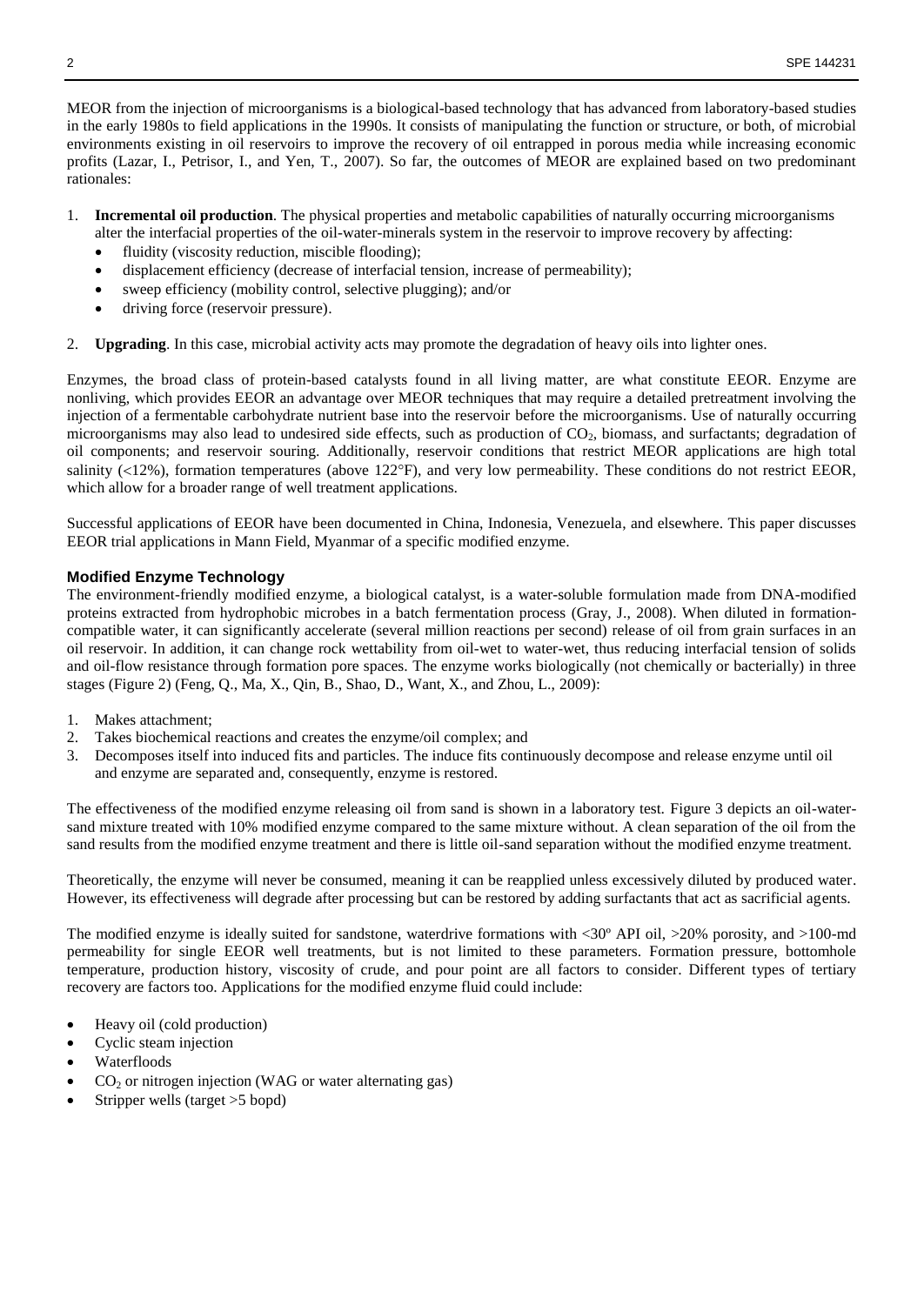In laboratory tests, contact angle measurements with a 1% by weight concentration in brine solutions of the modified enzyme indicate more water-wet behavior than other enzymes (Nasiri, H., Skauge, A., and Spildo, K., 2009). This effect can improve relative permeability of the formation to oil, which in turn means greater potential oil production.

#### **Reservoir Characterization**

Mann Field is situated at the plunging northern end of the 30 mile long Mann-Minbu structural trend in the proven Salin subbasin oil province, which is part of the central basin of Myanmar (Maung, P., Nahn, J., Nyein, K., Nyunt, M., Pivnik, D., Smith, G., and Tucker, R., 1998). Oil production comes mainly from sandstone reservoirs of supra-thrust Middle Oligocene and Early Miocene Formations, that deposited under transgressive/regressive marine conditions. The field was discovered in 1970. The peak production of 24,000 bopd was achieved in 1979; the field had already produced over 118 million barrels of oil. Currently, a total of 667 wells have been drilled, of which 335 are producing and the remainders are shut in. Mann Field comprises of 26 oil sands with a total net pay thickness of 535 ft: the field is naturally compartmentalized by four major NE-SW-trending cross-faults with the southern part of the field being characterized by the presence of the west hading thrust, a feature which swings in a NNE direction at the crestal and northern parts of the field. There is a promiently developed series of N-S thrust faults on the western side of the structure with a backwards trend, forming numerous sub compartments (Figure 4). Thus, Mann Field can be described as one of the most geologically complex fields in the world; indeed, the prospects of the sub-thrust and the deeper areas of Middle Oligocene reservoirs are still under evaluation (Anderson, D., Graves, R., Miskimins, J., and Mu, S., 2007).

Production in the Mann Oil Field comes from 26 stacked Oligocene-Miocene sandstones deposited in deltaic to shallow sea environments. The producing sands lie between 300 and 9,400 ft in depth. Porosity varies from 10% to 35%, with permeabilities are in the 1-1,000 md range. The oil composition of Mann varies widely from 25° to 47°API in density and is moderately paraffinic, except for the lighter end hydrocarbon. Oil here is frequently associated with fairly rich gas. The initial formation pressure regime was significantly over-hydrostatic, especially for the deeper reservoirs and in the southernmost compartment of the field. The present pressure regime is under-pressured and the oil is now produced mainly by insert pumps.

### **Test Well Selection**

The Mann field EEOR tests were conducted on Well 395, completed in September 1981, and Well 101, completed in March 1976. Both wells experienced periodic paraffin buildup and have produced 433,500 and 1,384,525 cumulative barrels of oil respectively. They both met the the criteria for a modified enzyme application.

| <b>Criteria</b>                                                                                            | <b>Well 395 – 155 ft Interval</b>                    |  | Well 101 – 80 ft Interval                       |  |  |
|------------------------------------------------------------------------------------------------------------|------------------------------------------------------|--|-------------------------------------------------|--|--|
| $SFLT$ well above oil zone                                                                                 | Top Perf – 5674 ft   PFL <sup>2</sup> – 5551 ft      |  | Top Perf $-5155$ ft   PFL $-5168$ ft            |  |  |
| BHT <sup>3</sup> $\geq$ 36°F above oil pour point                                                          | Pour Point – $86^{\circ}$ F   BHT – 145 $^{\circ}$ F |  | Pour Point $-81^{\circ}F$   BHT $-144^{\circ}F$ |  |  |
| Average Porosity, $\varphi > 20\%$                                                                         | 24%                                                  |  | 2.7%                                            |  |  |
| <sup>2</sup> Pumping fluid level<br><sup>1</sup> Static fluid level<br><sup>3</sup> Bottomhole temperature |                                                      |  |                                                 |  |  |

The modified enzyme treatment in Well 395 was preceded by a wellbore clean-out procedure to prevent injecting any wellbore contaminants into the perforations (Figure 5). Then, four drums of modified enzyme concentrate, diluted to 2% in filtered, 2% KCl water, were used to treat Well 395. Injection pressure was maintained below the formation frac pressure and the entire 155 ft interval was open during the treatment with no diversion of fluid. The well was shut-in for four days before returning the well to production. Pretreatment production was 14 bopd and 2 bwpd. Current production is 18 bopd and some 530 incremental barrels have been produced in 13 months following treatment. Figure 6 shows the production history of the well before and after the modified enzyme treatment.

Dilute enzyme recovered from Well 395 was recycled to similarly treat Well 101 (Figure 7). Pretreatment production from the second well was 10 bopd and 109 bwpd. Current production is 16 to 17 bopd, and approximately 1636 barrels of incremental oil has been produced during nine months since the treatment. Figure 8 shows the production history of Well 101 before and after the modified enzyme treatment.

**Table 1** summarizes the modified enzyme treatments results on Well 395 and Well 101. To date, more than 2100 barrels of incremental oil resulted from these two applications. Especially note the current "flat" production decine percentage following both treatments. Figure 9 illustrated that the economics for these two treatments are reasonable too.

Additional modified enzyme treatments, using biodegradable ball sealers for diversion, will be conducted in other Mann field wells. Emphasis will be placed on selecting wells with higher oil producing rates that should result in more incremental oil production. Effectively diverting the treatment into multiple zones should enhance results from these future treatments as well.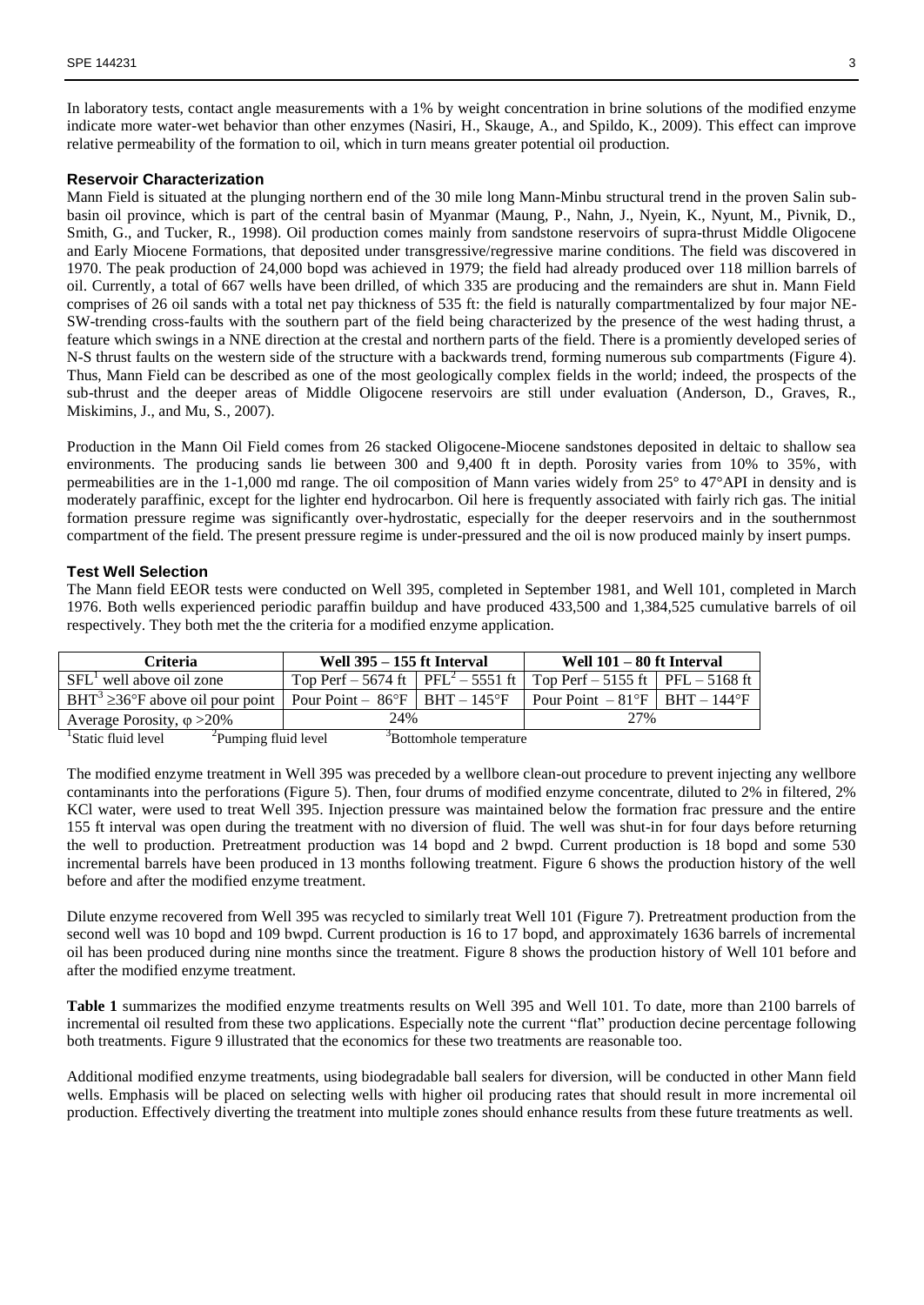# **Conclusions**

- 1. Application of a modified enzyme in Mann field improves oil production.
- 2. Modified enzyme solution can effectively be recycled into other wells to enhance production.
- 3. Treating higher impact wells should result in greater profitability.
- 4. Diverting Modified enzyme treatments into more intervals should improve treatments results.
- 5. Arresting decline rate after treatment is significant result from this test.
- 6. Preliminary tests indicate it is more effective in high water cut well.

# **Acknowledgements**

The authors would like to thank the management of MPRL E&P Pte Ltd for permission to pubish this paper and for their support. Thanks also to all MPRL staff for their cooperation and assistance with this project.

# **References**

- 1. Anderson, D., Graves, R., Miskimins, J., and Mu, S., 11-14 June 2007: Application of a Multidisciplinary Workflow in a Mature Oil Field, Mann Field, Myanmar, *SPE 106278*, Europec/EAGE Conference and Exhibition, London, UK,
- 2. Feng, Q., Ma, X., Qin, B., Shao, D., Want, X., and Zhou, L., February 2009: EOR Pilot Tests with Modified Enzyme Dagang Oilfield, China, *SPE Reservoir Evaluation & Engineering*, 79-87.
- 3. Gray, J., 2008: Using enzymes to enhance oil recovery in JPT online, *SPE*.
- 4. Lazar, I., Petrisor, I., and Yen, T., 2007: Microbial Enhanced Oil Recovery, *Petroleum Science and Technology*, **25**(11-12): 1353-1366.
- 5. Maung, P., Nahn, J., Nyein, K., Nyunt, M., Pivnik, D., Smith, G., and Tucker, R., 1998: Polyphase Deformation in a Fore-Arc/Back-Arc Basin, Salin Subbasin, Myanmar (Burma), *AAPG Bulletin*, 1837-1856.
- 6. Nasiri, H., Skauge, A., and Spildo, K., 27-30 September 2009: Use of Enzymes to Improve Waterflood Performance, *International Symposium of the Society of Core Analysts*, Noordwijk, The Netherlands.
- 7. Sen, R,. 2008, Biotechnology in Petroleum Recovery: The Microbial EOR. *Progress in Energy and Combustion Science*, **34(**6): pg 714-724

**Table 1** – Summary of modified enzyme treatment results.

| <b>Well</b><br><b>Number</b> | <b>Production Decline</b><br>(%) |       | <b>Water Cut (%)</b> |       | <b>Production Rate</b><br>(avg bopd) |       |
|------------------------------|----------------------------------|-------|----------------------|-------|--------------------------------------|-------|
|                              | <b>Before</b>                    | After | <b>Before</b>        | After | <b>Before</b>                        | After |
| 395                          | 8.36                             | flat  | 17.6                 | 23.8  | 14                                   | 17    |
| 101                          | 27.8                             | flat  | 90                   | 90.4  | 10                                   | 16    |



Sources – \* "Oklahoma – The Ultimate Oil Opportunity", Dan T. Boyd Oklahoma Geological Survey; \*\* "2008 Report<br>on Oil & Natural Gas Activity", Oklahoma Corporation Commission; \*\*\* "U.S. Crude Oil, Natural Gas, and<br>Natural

**Figure 1** – EOR potential for unlocking trapped oil in Oklahoma USA.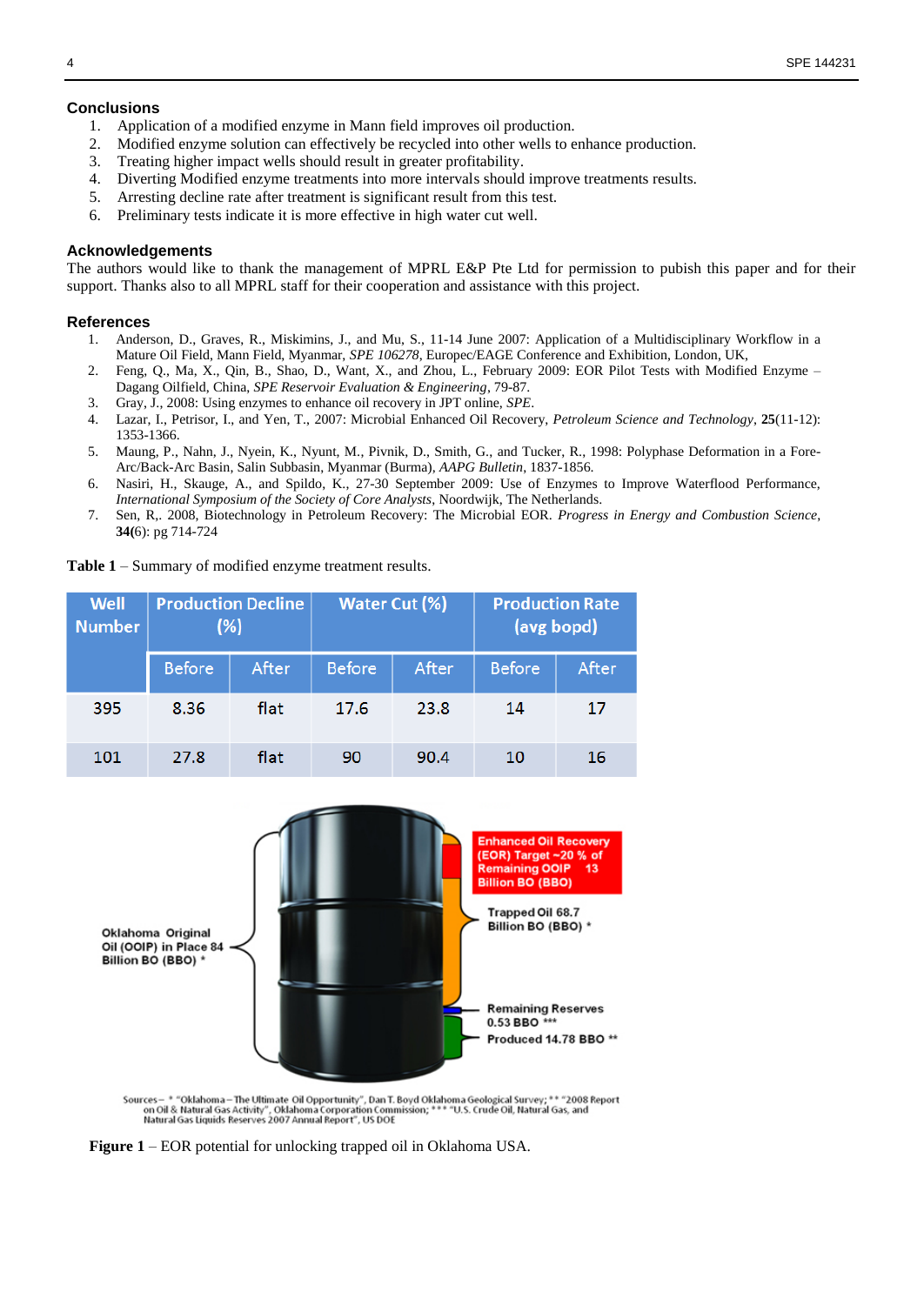

**Figure 2** – Schematic of induced-fit of modified enzyme and crude oil.



**Figure 3** – Laboratory test comparison of modified enzyme treated (left) and non-treated (right) oil-water-sand mixtures.



**Figure 4** – Structure map of the Mann Field 4500 sand. Note the numberous faults (red) and contour intervals (blue) are 100 ft.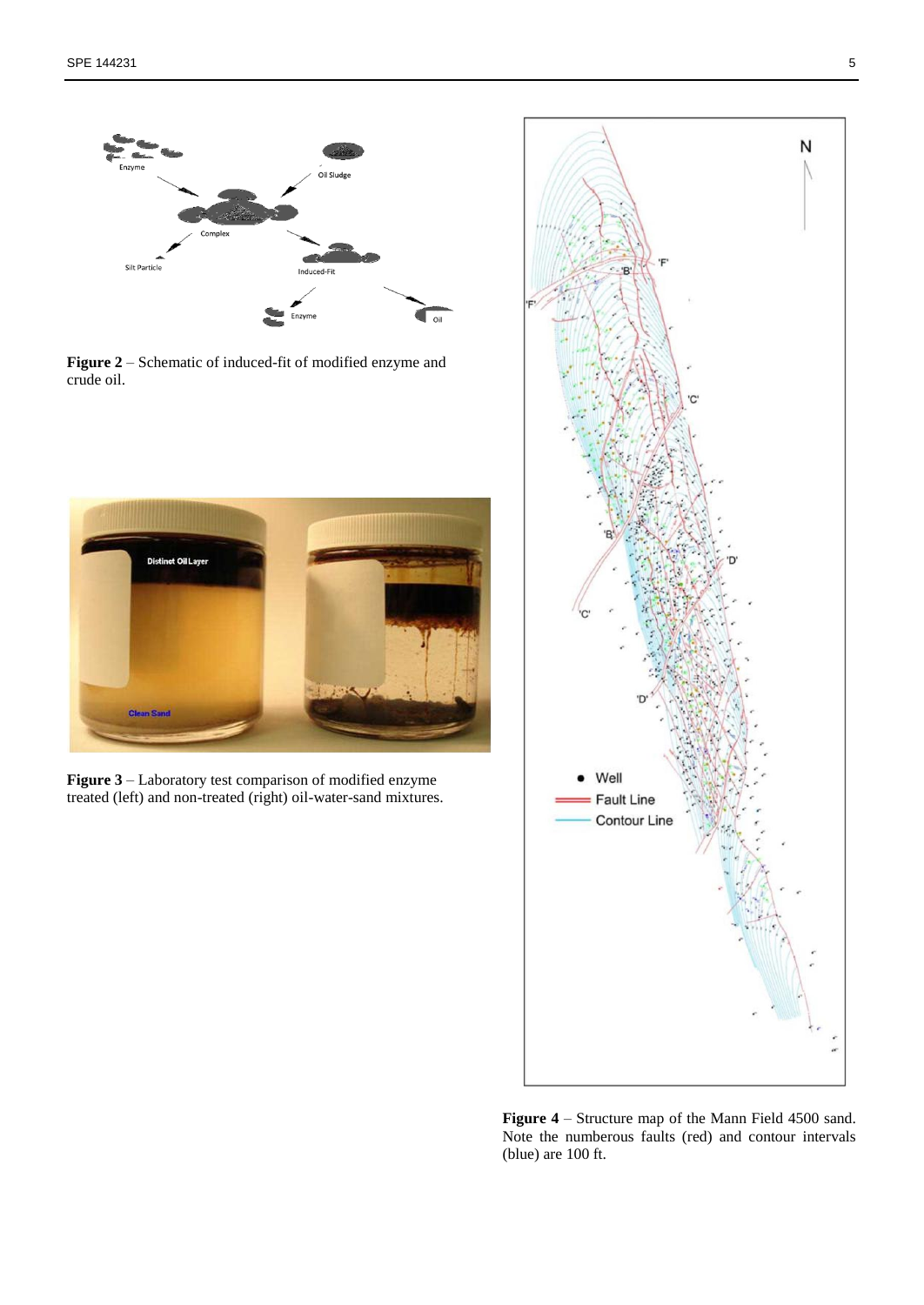

**Figure 5** – Well 395 schematic.



**Figure 6** – Well 395 production history before and after modified enzyme treatment.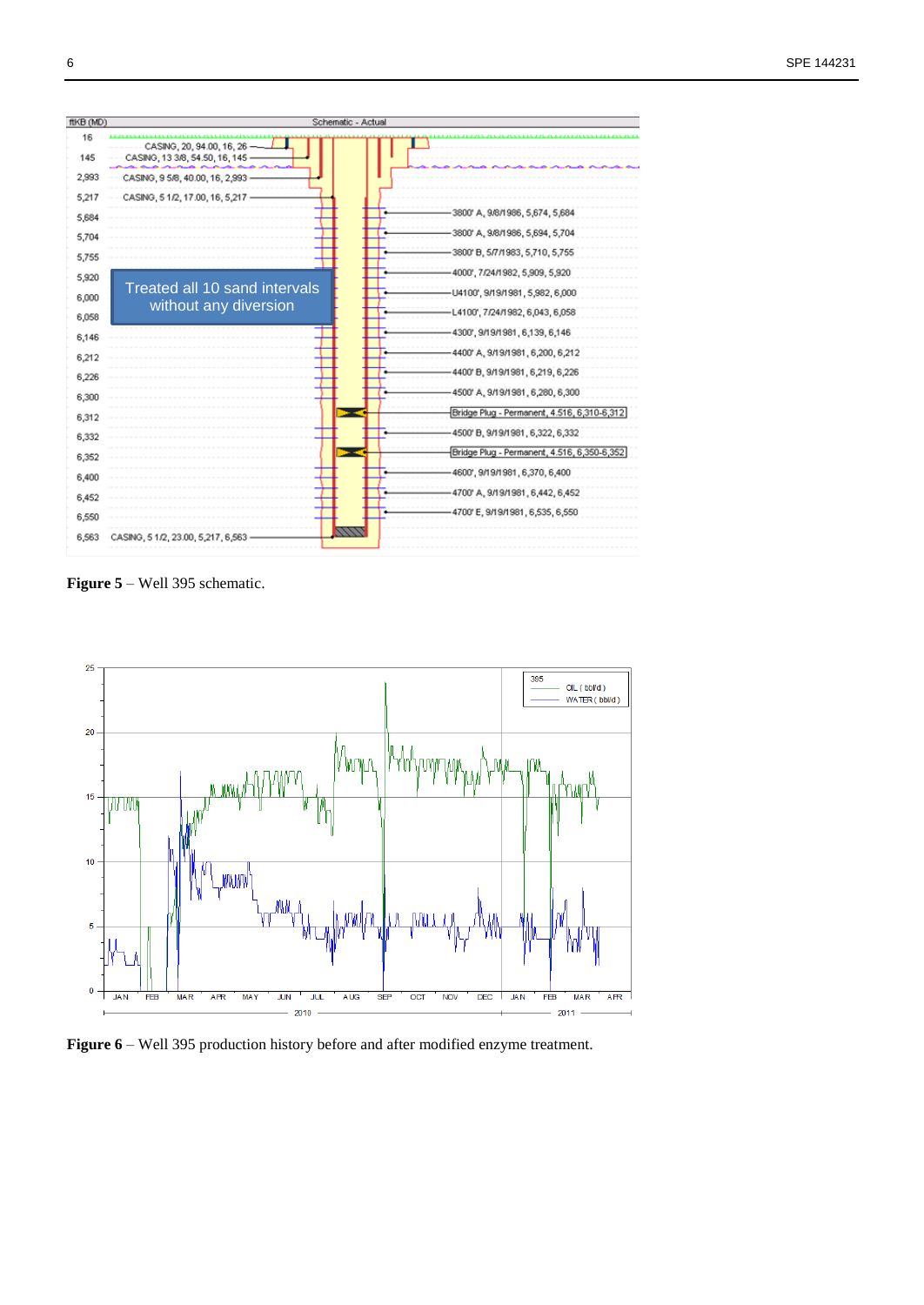| ftKB (MD) |                                                              | Schematic - Actual                                 |
|-----------|--------------------------------------------------------------|----------------------------------------------------|
| 0         |                                                              | 0,0                                                |
| 26        | CONDUCTOR, 20, 94.00, 16, 26 -                               | PONY ROD(10'), 7/8, 16, 26                         |
| 2,076     | Casing, 13 3/8, 54, 50, 16, 172 -<br>Tubing, 27/8, 16, 5,073 | SUCKER ROD, 7/8, 26, 2,076                         |
|           | Casing, 9 5/8, 40.00, 16, 2,743                              | SUCKER ROD, 3/4, 2,076, 5,119                      |
| 5,073     | Tubing Anchor, 5, 5,073, 5,076                               |                                                    |
| 5,119     |                                                              |                                                    |
| 5,175     |                                                              | 3700 A, 4/27/1976, 5,155, 5,175<br>3700 A          |
|           | Tubing, 27/8, 5,076, 5,383                                   | 3700 C, 4/27/1976, 5,210, 5,240                    |
| 5,240     |                                                              | 3700 C, 4/27/1976, 5,250, 5,270.                   |
| 5,270     |                                                              | SUCKER ROD, 7/8, 5,119, 5,419                      |
| 5,383     | Pup Joint (10'), 2 7/8, 5,383, 5,393                         |                                                    |
| 5,405     | Decentr: Tubing, 2 7/8, 5,393, 5,421                         | 3800 B, 4/27/1976, 5,405, 5,415                    |
| 5,419     |                                                              | HANDLING SUB, 7/8, 5,419, 5,421                    |
| 5,422     | Seating Nipple, 27/8, 5, 421, 5, 422                         |                                                    |
|           | Perforated Sub, 2 7/8, 5,422, 5,428                          | E<br>25-200 RWAC 16-5 SIP (114), 2, 5, 421, 5, 437 |
| 5,437     | Mud Anchor, 2 7/8, 5,428, 5,460                              |                                                    |
| 5,810     |                                                              | Bailed depth, 4.890, 5,810-5,902                   |
| 5,902     |                                                              |                                                    |
| 5,908     |                                                              | FISH, 4, 5,902-6,290                               |
| 6,224     |                                                              | я                                                  |
| 6,256     | <b>Treated all 4 sand intervals</b>                          |                                                    |
|           | without any diversion                                        | 昷                                                  |
| 6,290     |                                                              | Bridge Plug - Permanent, 4.890, 6,290-6,292        |
| 6,310     |                                                              | 4400 A, 3/11/1976, 6,310, 6,320                    |
| 6,410     |                                                              | 4500 A, 3/7/1976, 6,410, 6,425                     |
| 6,435     | Casing Joints, 5 1/2, 17.00, 16, 6, 448 -                    | COLLAR/CEMENT TOP, 4.890, 6,435-6,448              |

**Figure 7** – Well 101 schematic.



**Figure 8** – Well 101 production history before and after recycled modified enzyme treatment from Well 395.